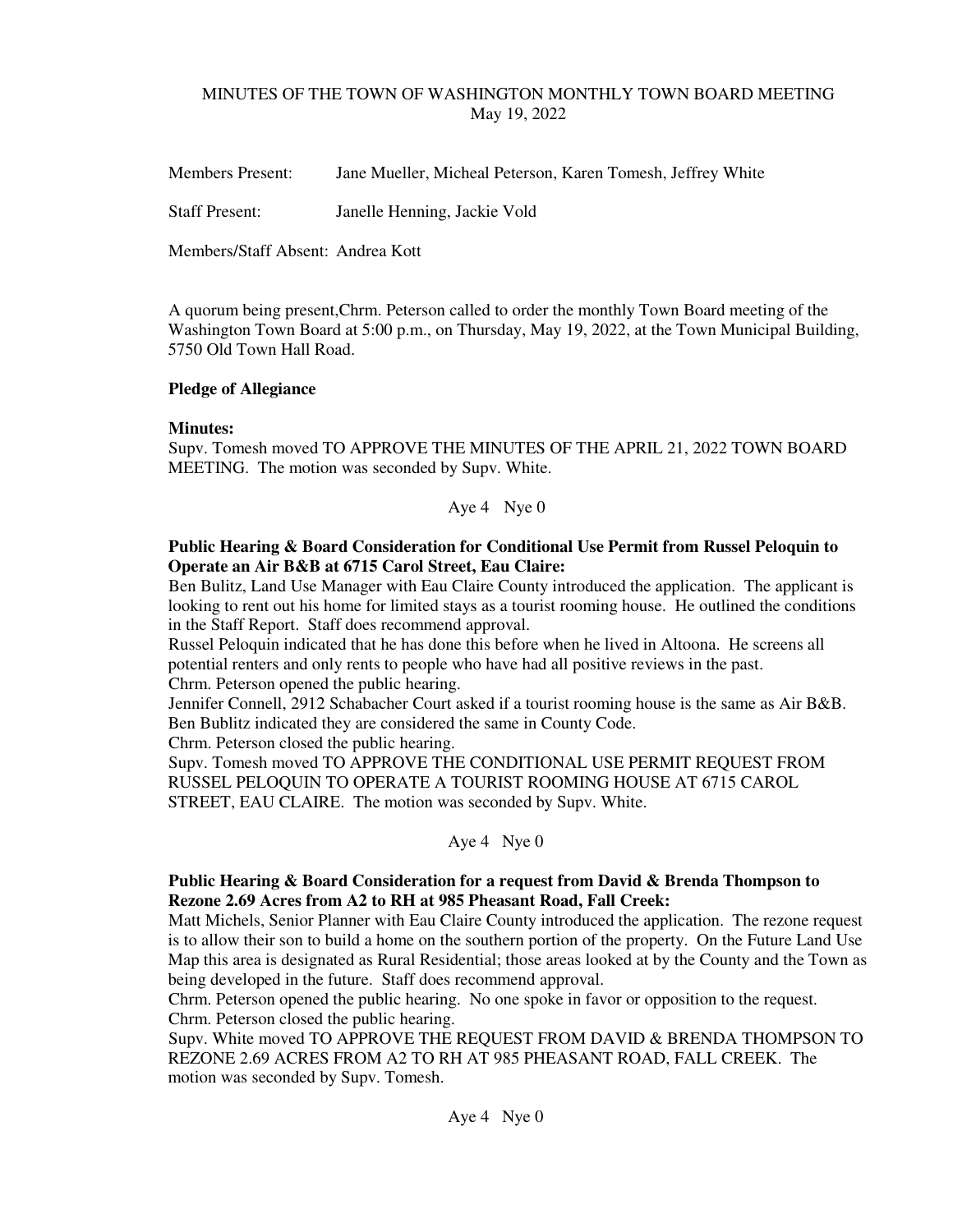**Public Hearing & Board Consideration for a Conditional Use Permit from Scott Soden to Operate a Cottage Industry, an Automotive Repair Business at 2017 Schultz Road, Fall Creek:** 

Ben Bublitz, Land Use Manager with Eau Claire County introduced the application. The applicant is looking to use an existing building for an automotive repair business. Scott would be the only employee with business hours Monday – Friday from  $8 - 5$  p.m. The site plan was reviewed. Some outside storage would be along the pine trees on his property for project cars and equipment. The 12 acre property is well screened. Staff does recommend approval with the conditions outlined in their report.

Chrm. Peterson opened the public hearing.

Robin Thill, 7449 Nine Mile Creek Road – lives just north of the property. Concerned with the outside storage in view of their home and possible leaking of oil by the outside cars. Want to make sure the outside storage does not become a junk yard.

Ben Bublitz indicated that any concerns for leaks would be addressed to the Health Department. Chrm. Peterson closed the public hearing.

Supv. Tomesh moved TO APPROVE THE CONDITIONAL USE PERMIT REQUEST FROM SCOTT SODEN TO OPERATE A COTTAGE INDUSTRY, AN AUTOMOTIVE REPAIR BUSINESS AT 2017 SCHULTZ ROAD, FALL CREEK. The motion was seconded by Supv. Mueller.

## Aye 4 Nye 0

## **Consider Recommendation of Plan Commission for the Approval of:**

a. Amending the Comprehensive Plan Future Land Use Map to Reclassify the North 10 acres of 21.63 acres (024-1124-07-000) from Rural Transition to Rural Commercial (RC), Old Town Hall Road.

Admin. Henning indicated the property was recently split; this request is the front 10 acres. This area is designated as transition area in our Comprehensive Plan; to make a commercial change it required a public hearing which was held at the Plan Commission on May 11. Supv. Mueller moved TO AMEND THE COMPREHENSIVE PLAN FUTURE LAND USE MAP TO RECLASSIFY THE NORTH 10 ACRES OF 21.63 ACRES (024-1124-07-000) FROM RURAL TRANSITION TO RURAL COMMERCIAL (RC), OLD TOWN HALL ROAD. The motion was seconded by Supv. Tomesh.

Aye 4 Nye 0

b. Amending the Comprehensive Plan Future Land Use Map to Reclassify less than 1 acres from Urban Mixed Use to Rural Commercial (RC), 3335 London Road. Admin. Henning reviewed the Staff Report. A public hearing was held at the May 11, Plan Commission meeting and they recommended approval. It would change the Future Land Use Map from Urban Mixed Use to Commercial in order to rezone the property to C3 in anticipation of putting in a dog daycare facility.

Supv. Tomesh moved TO AMEND THE COMPREHENSIVE PLAN FUTURE LAND USE MAP TO RECLASSIFY LESS THAN 1 ACRE FROM URBAN MIXED USE TO RURAL COMMERCIAL (RC), 3335 LONDON ROAD. The motion was seconded by Supv. White.

Aye 4 Nye 0

#### **Resolution 2022-05-19: Amend 2021 Redistricting Plan to Adjust Town Ward Boundaries:**  Admin. Henning stated the Ward Map that was approved in 2021 needs to be amended due to the

State finalizing State Assembly and Senate redistricting maps that are splitting some of our wards. It will change the Town wards from 16 to 21 to accommodate the State map.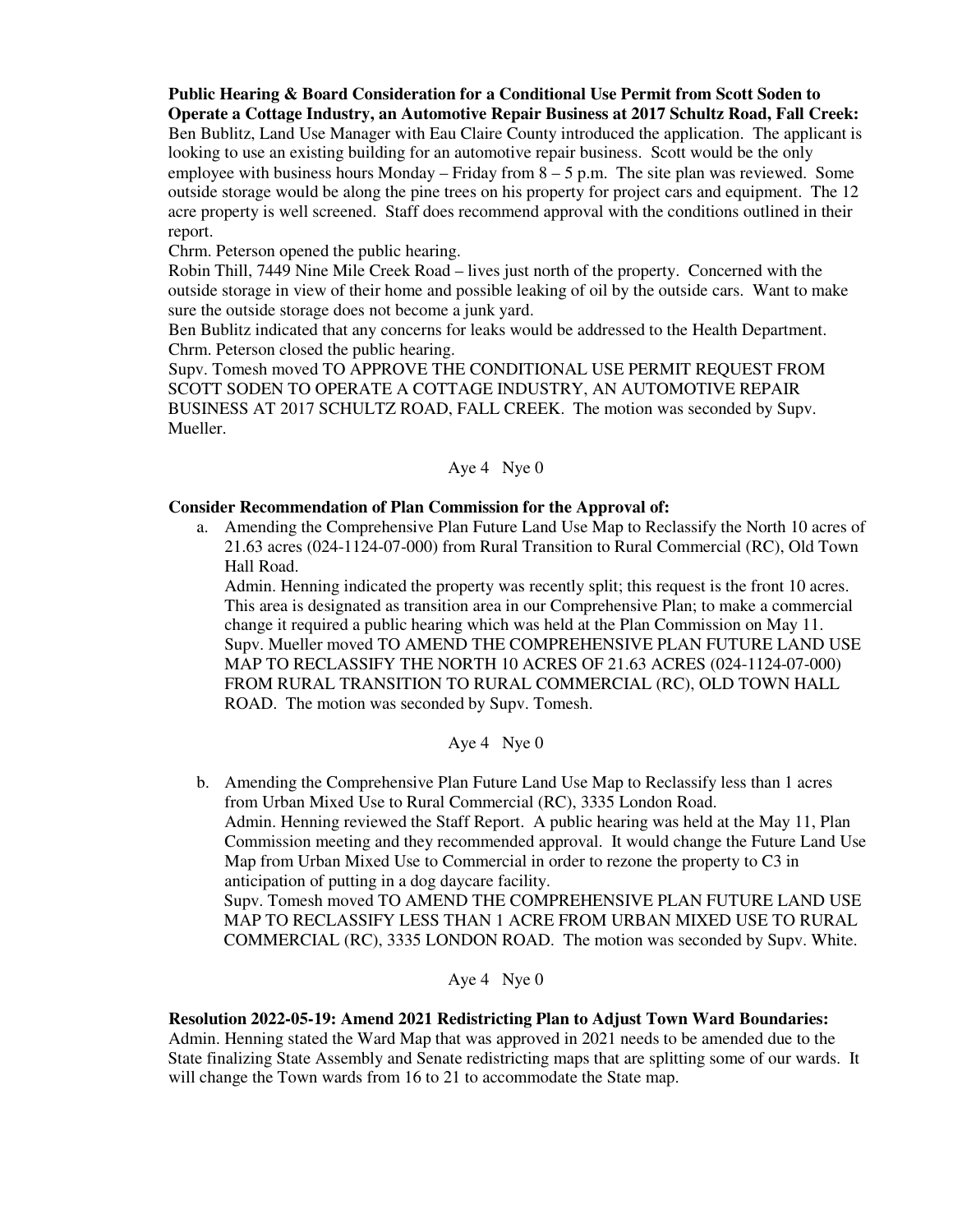Chrm. Peterson moved TO APPROVE RESOLUTION 2022-05-19: TO AMEND 2021 REDISTRICTING PLAN TO ADJUST TOWN WARD BOUNDARIES. The motion was seconded by Supv. Mueller.

Aye 4 Nye 0

## **Approve Engineering Firm Agreement for Professional Services for BIL Grant Application & Submittal Assistance:**

Admin. Henning received three responses to our request for engineering services. The Road Engineering Committee met and reviewed the application; SEH, Inc. was selected to assist us with the BIL Grant application. The grant is due June 3, 2022. Admin. Henning would be working with SEH, Inc. to put together the application.

Supv. White moved TO APPROVE THE ENGINEERING FIRM AGREEMENT FOR PROFESSIONAL SERVICES FOR BIL GRANT APPLICATION & SUBMITTAL ASSISTANCE. The motion was seconded by Supv. Tomesh.

Aye 4 Nye 0

#### **The April 2022 Financial Statement was reviewed.**

#### **Checks:**

Supv. Tomesh moved TO APPROVE CHECKS 029866 THROUGH #029905 FOR \$114,411.10. The motion was seconded by Supv. Mueller.

Aye 4 Nye 0

#### **Licenses:**

Supv. White moved TO APPROVE THE CHANGE OF AGENT FOR OLIVER'S TAVERN TO JESSE L. WERNER, THE GROWLER GUYS TO GREG HAUGEN, AND KWIK TRIP TO DUSTIN ATHERTON. The motion was seconded by Supv. Tomesh.

Aye 4 Nye 0

#### **Citizen's Input:**  None

#### **Administrator's Report:**

Road crew completed precontract work from London to Fairfax: mill and fill, and pavement repairs before chip seal is done. They will then move on to S. Lowes Creek Road for patch work.

#### **Chairman's Report:**

Working on the annexation request for the Orchard Hills area.

#### **Supervisor's Report:**  None

**Future Zoning Requests:**  None

### **No Closed Session**

**Items for Next Meeting's Agenda:**  None